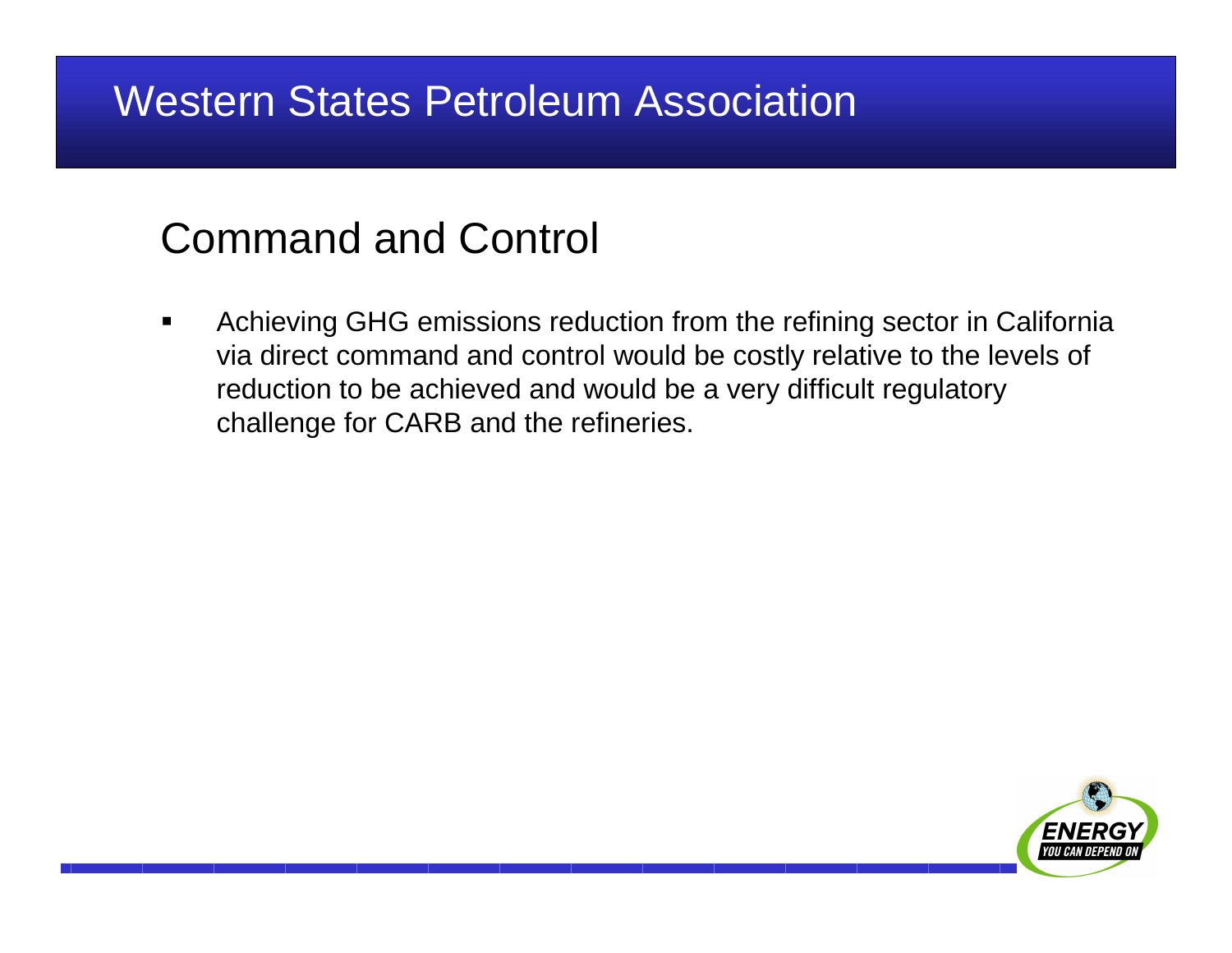## CA refineries are already very energy efficient

- CA refineries are some of the most energy efficient in the world
	- $\triangleright$  Product slate (cleanest burning fuel in the world)
	- **►** Crude slate (CA refineries consume all of CA's heavy crude oil production)
	- Utilization rates (up to 95% utilization)
- We expect that further energy efficiency in CA will be very limited in size and number
- $\blacksquare$  URS 2007 report to the Bay Area AQMD on "Opportunities for GHG Emission Reductions at Stationary Sources" concludes limited size and number of energy efficiency gains
	- > NOx rules already require optimized performance of furnaces and boilers
	- Efficiency improvements around 0.5-1%

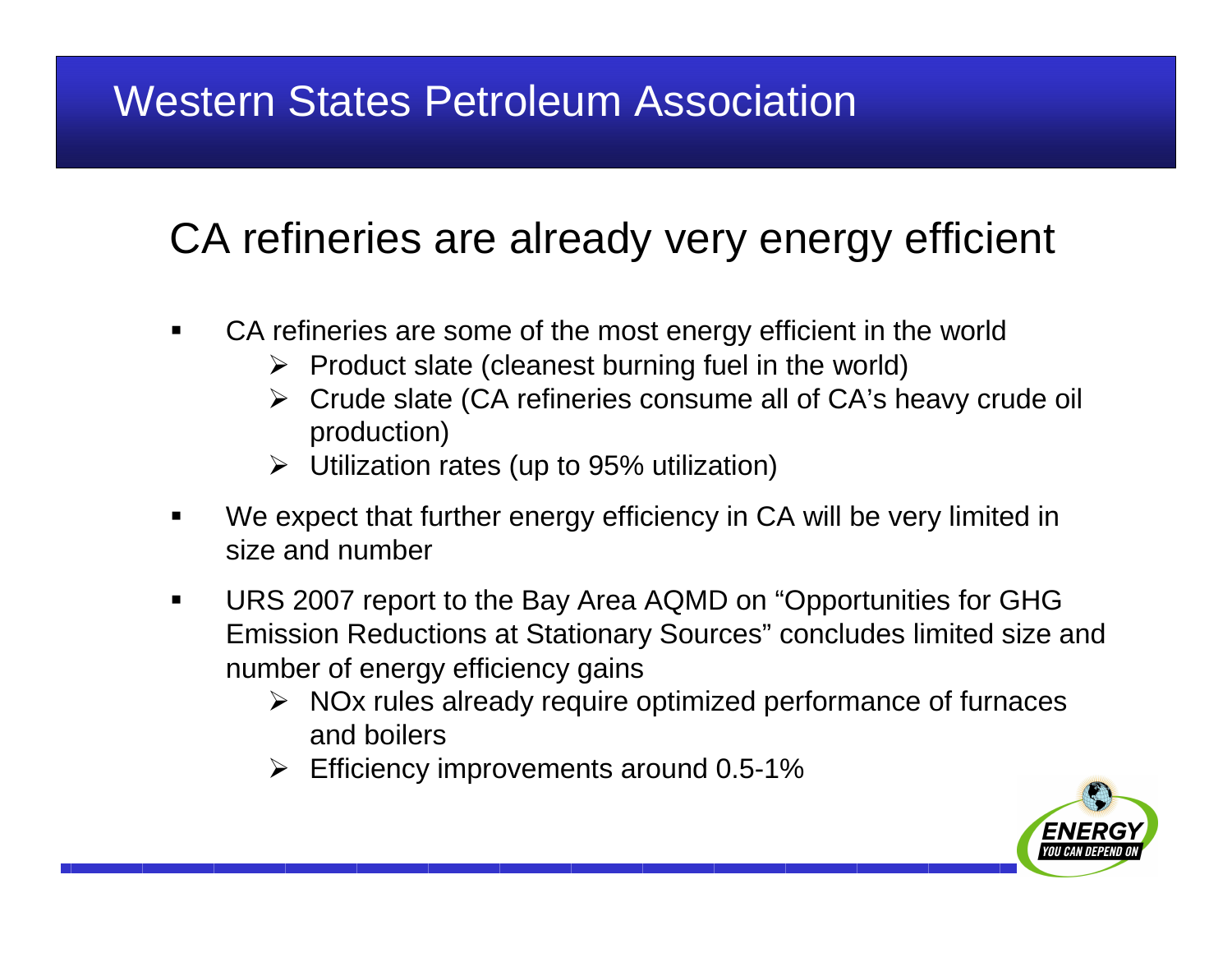Refineries are some of the most complex industrial facilities in the world. CA refineries are even more complex. Each refinery is unique.

- $\blacksquare$  Direct command and control rules of general application will be very difficult to develop and even more difficult to implement
- $\blacksquare$  What is appropriate for one refinery may not be at all viable in another refinery – different configuration, different operations, different crude, different products, different space and land constraints, etc.

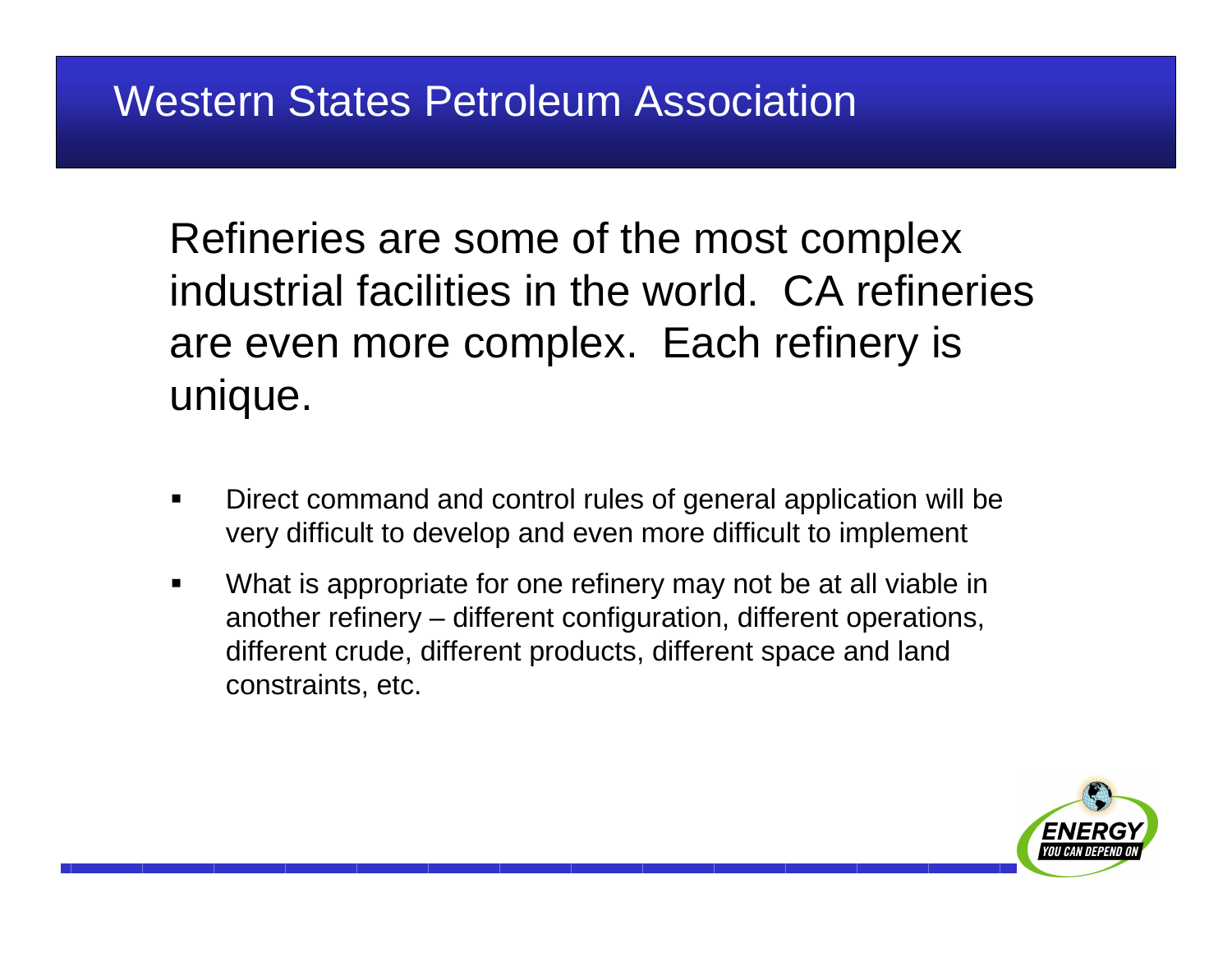### Refineries are already highly regulated

 $\blacksquare$  Beyond the NOx controls mentioned above, CA refineries are already highly regulated. For example, the URS report states that reductions from flares beyond those already achieved by existing flare rules would be minimal

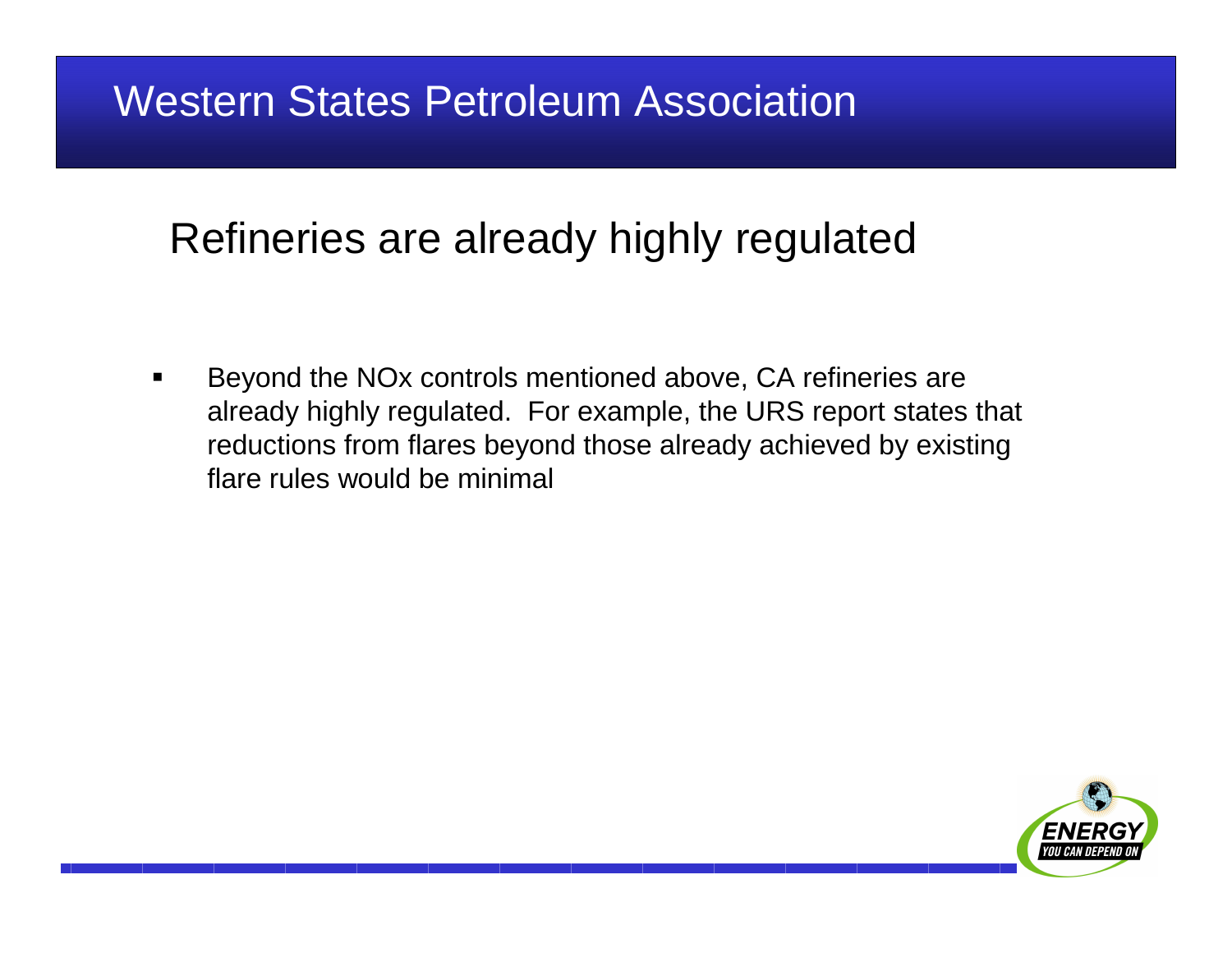# Hurdles and barriers to GHG reductions

- $\blacksquare$ Technologies needed (i.e., CCS) not currently commercially viable
- $\blacksquare$ Permitting hurdles will be significant
- $\blacksquare$  Combined Heat and Power (CHP) has numerous permitting and market barriers

≻It may also increase, rather than decrease, net GHG emissions on site

 $\triangleright$ Regulatory driven economic impediments in the form of exit fees for departing load are major hurdles for any potential project

- $\blacksquare$  Refinery configurations, layout, space restraints, operating restraints, and capital restraints, etc.
- $\blacksquare$ Must consider local community inputs for major modifications
- $\blacksquare$  Must consider competing goals – the LCFS may lead refinery modifications that lead to increased facility GHG emissions

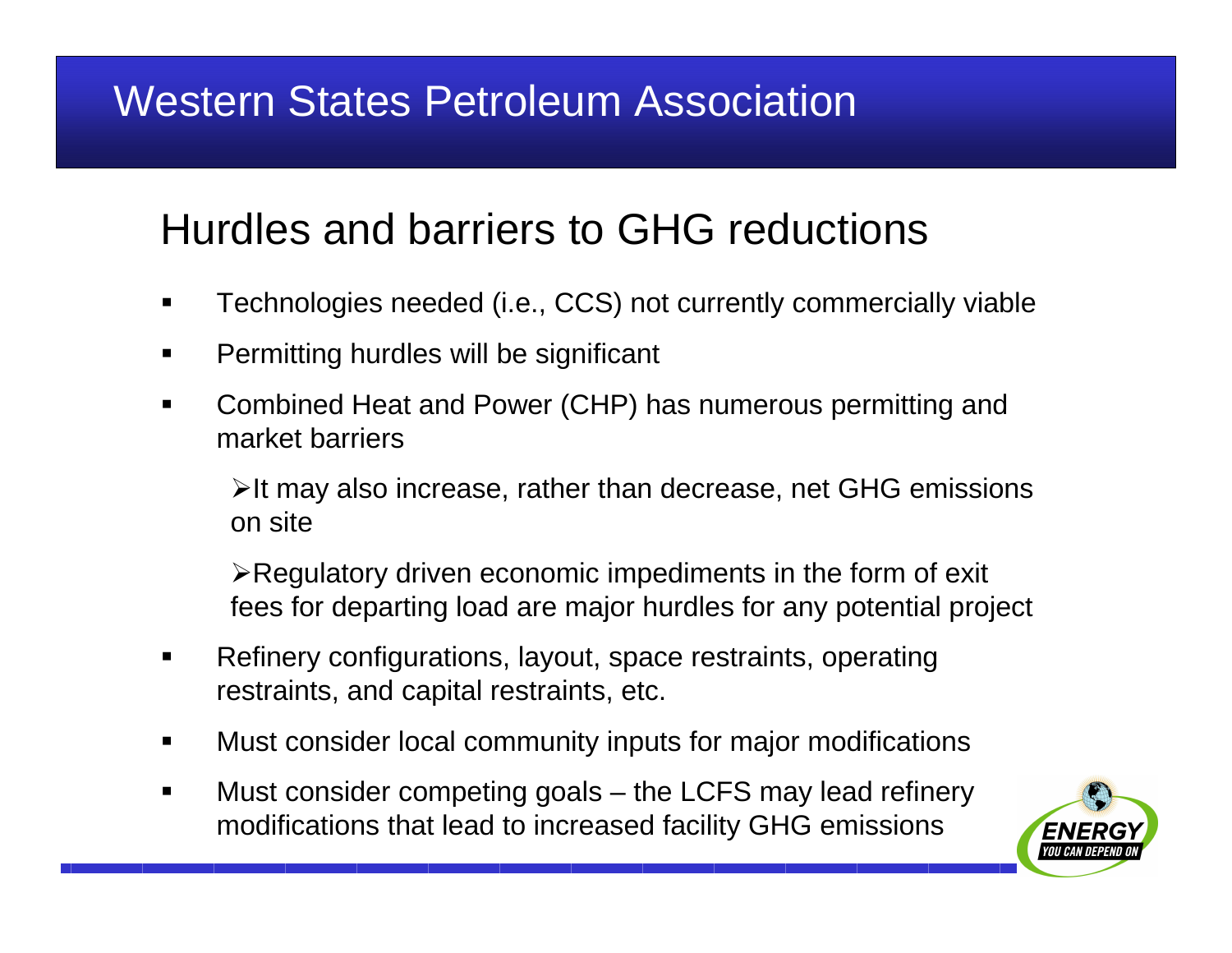# Cost-effectiveness and technical feasibility hurdles

- $\blacksquare$  Must encompass a large number of very specific refinery, community and air district criteria.
- $\blacksquare$  Requires an open, thoroughly transparent process, with very clear criteria and measurement

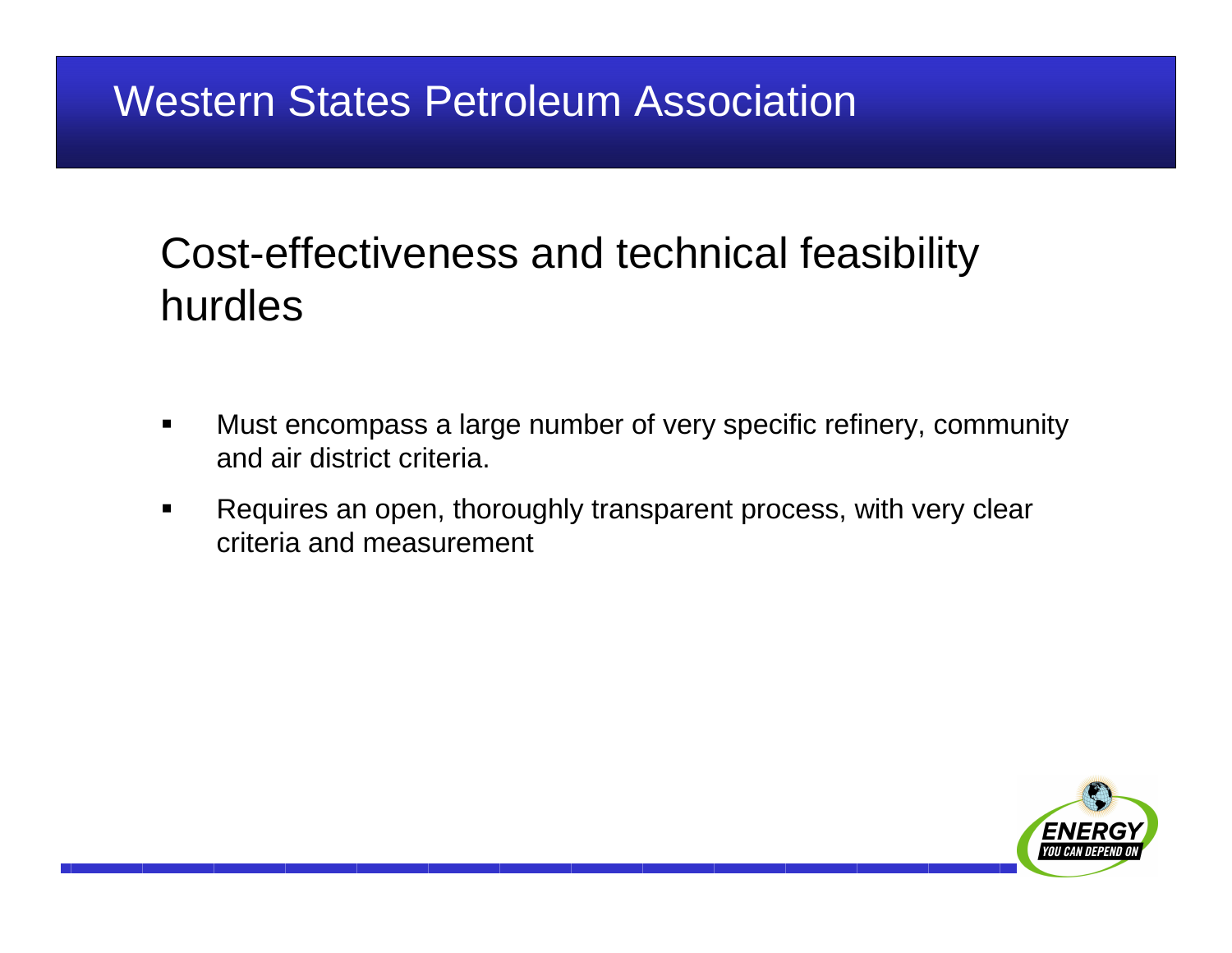# Timing

- $\blacksquare$  Reduction requirements must consider the timetable for engineering, procurement and installation of new or revamped equipment.
- $\blacksquare$  If modifications of existing process equipment were to be required, the energy supply impact of down time required for commissioning must be considered.

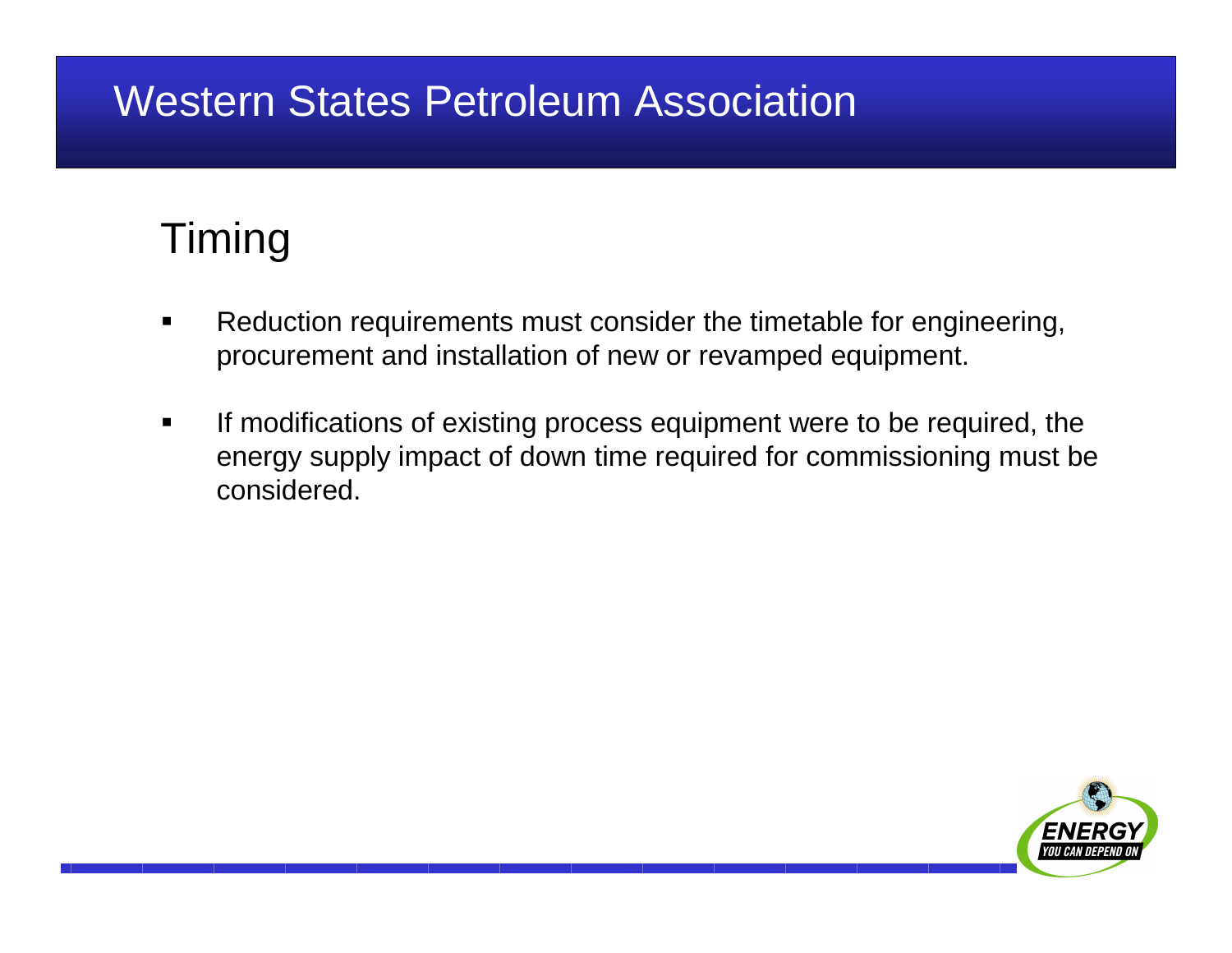# Co-pollutant issues

- No refinery to date has been classified a significant risk by any air district
	- $\triangleright$  CA already has some of the most stringent rules for co-pollutants.
	- MACT measures, air toxic inventory and reduction rules, and air toxics risk program.
	- > Facilities must report air toxic emissions, under go an air toxic health risk evaluation where the air districts with oversight and help from CARB and OEHHA must assess the health risks of its nearest neighbor.
	- **Eacility must undertake a risk reduction effort to reduce its risk or** advise it neighbors.
- $\blacksquare$  CA's SIP is an aggressive emissions reductions program that has resulted in significant reductions of SOx, NOx, CO, VOCs and ROG statewide and at facilities.
- $\blacksquare$  Air Toxic and SIP regulations are in place and will continue to regulate non-GHG pollutants.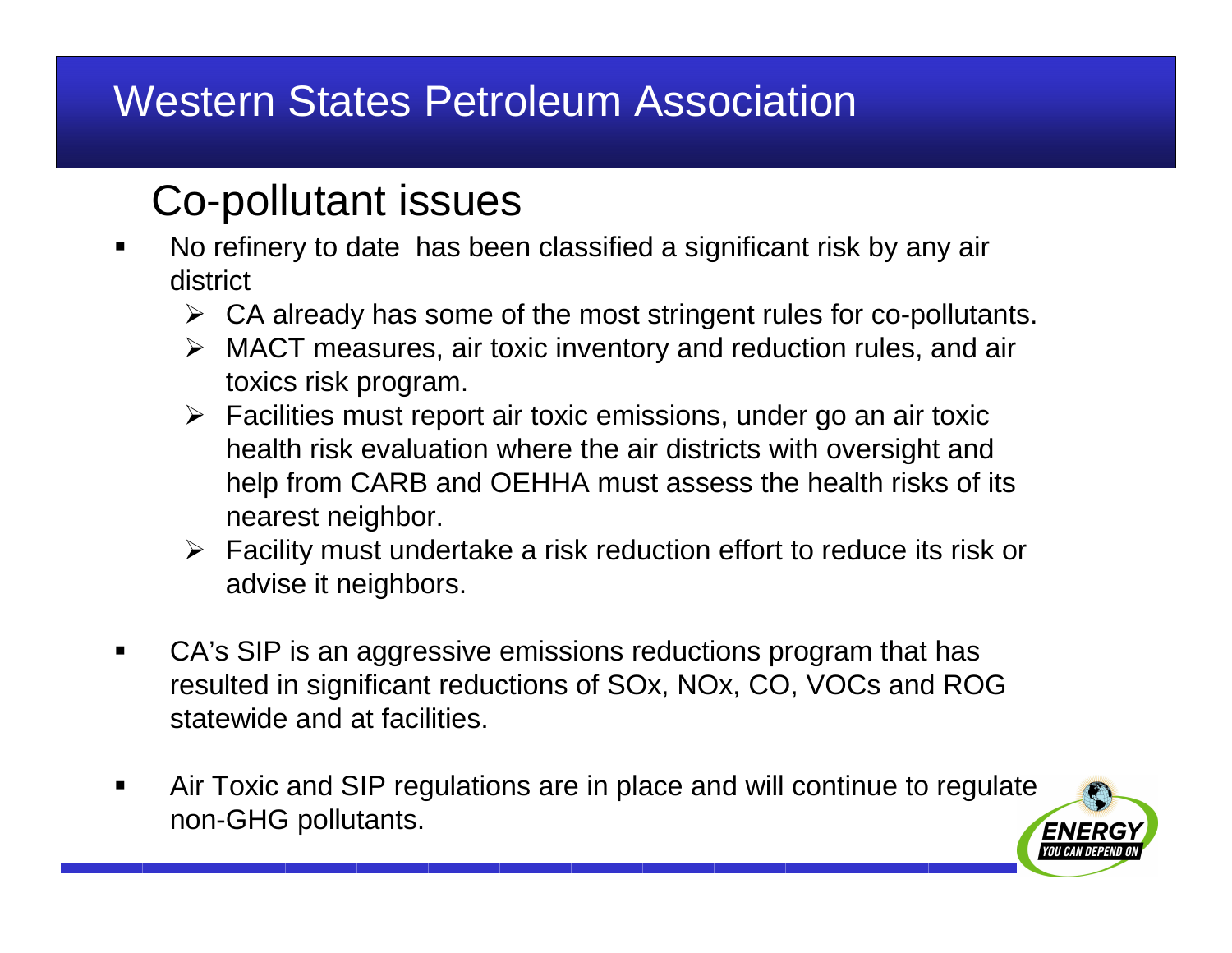## Cap and trade is a better approach to GHG reductions at refineries

- $\blacksquare$  Considering that refineries are very unique, very complex, with a mandated need to produce clean burning fuel, it is more appropriate for the facility to evaluate its GHG reduction opportunities, its operational constraints, its facility constraints, and its capital constraints and implement measures that best fit its unique situation, including timing as necessary.
- $\blacksquare$  CA has a number of very successful "target" driven programs that give facilities the flexibility to achieve reduction goals in the most appropriate manner. A Cap and Trade program for GHG would similarly allow facilities the flexibility to achieve facility specific, least cost reductions.

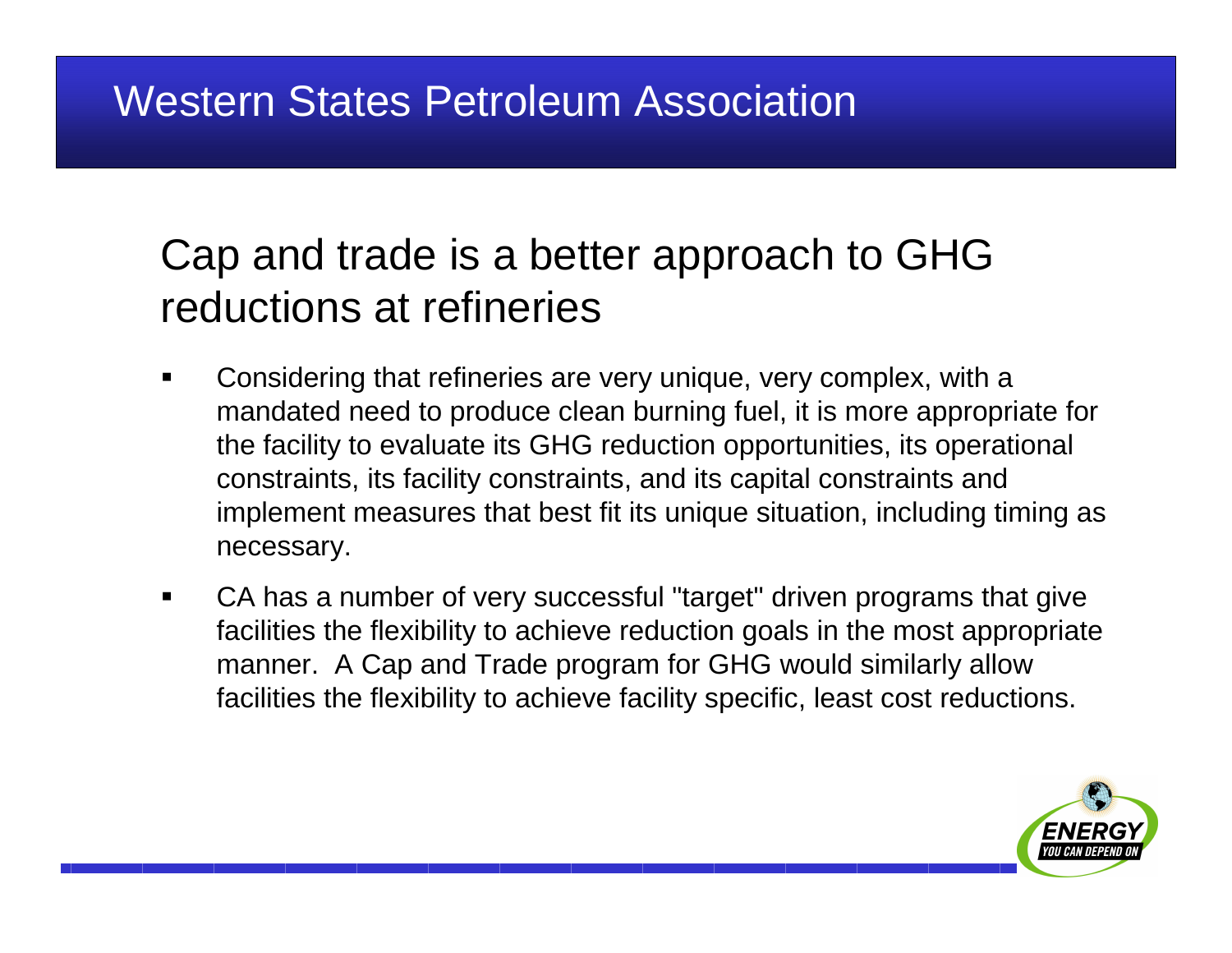#### Leakage

- $\blacksquare$  California already imports 20 percent of our fuel. CARB must be highly sensitive to issues and impacts that could lead refinery production shifting to points outside of CA where GHG reductions would not be controlled and which would penalize CA facilities that have shown to investment in CA that have lead to economic growth and jobs in CA.
- It is critical that ARB staff work closely with industry representatives to ensure that an appropriate picture is drawn regarding cost effective and technologically feasible reductions available from California's petroleum industry – refineries and oil fields